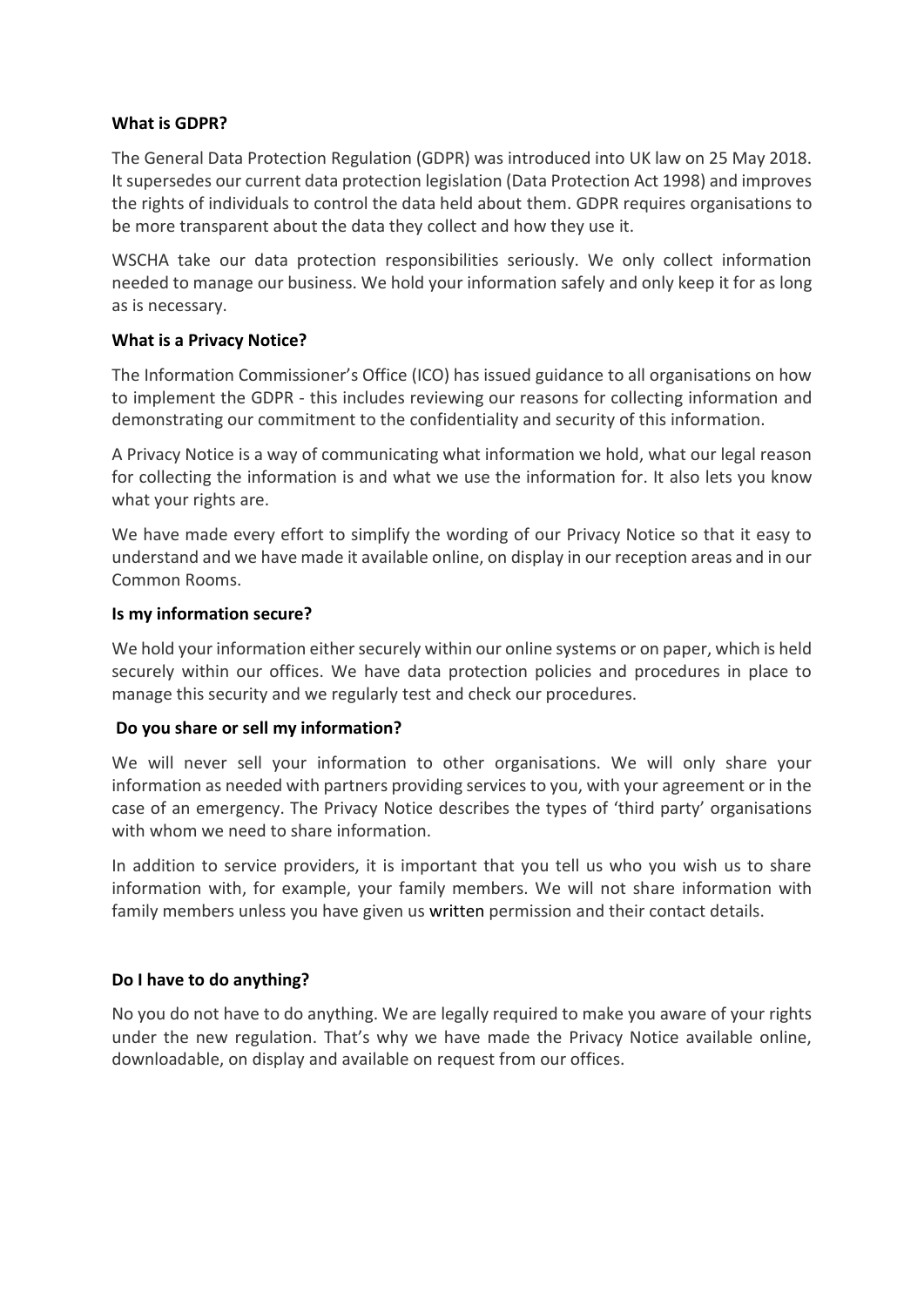### **How can I check what information you hold about me?**

You can request to see what information we hold about you. This is known as a subject access request. You can request a subject access request form from our offices or download a copy from the website.

### **Where can I find more information about GDPR?**

You can find out more about the new data protection regulations from the Information Commissioners Office (ICO) website at **[www.ico.org.uk](http://www.ico.org.uk/)**

#### **How can I update my information?**

You can do this by contacting a member of the Housing Team.

#### **What if I am unhappy with the way you manage my information?**

You can contact the Data Protection Team as follows.

In writing to;

**Data Protection Woodvale & Shankill Community Housing Association Unit C5 Edenderry Industrial Estate Crumlin Road BT14 7EE Tel: 028 90 741618, Email: [info@wscha.org](mailto:info@wscha.org)**

If you have serious concerns about the way your information is being managed by WSCHA, you can contact the Information Commissioner's Office directly at **[ni@ico.org.uk](mailto:ni@ico.org.uk)**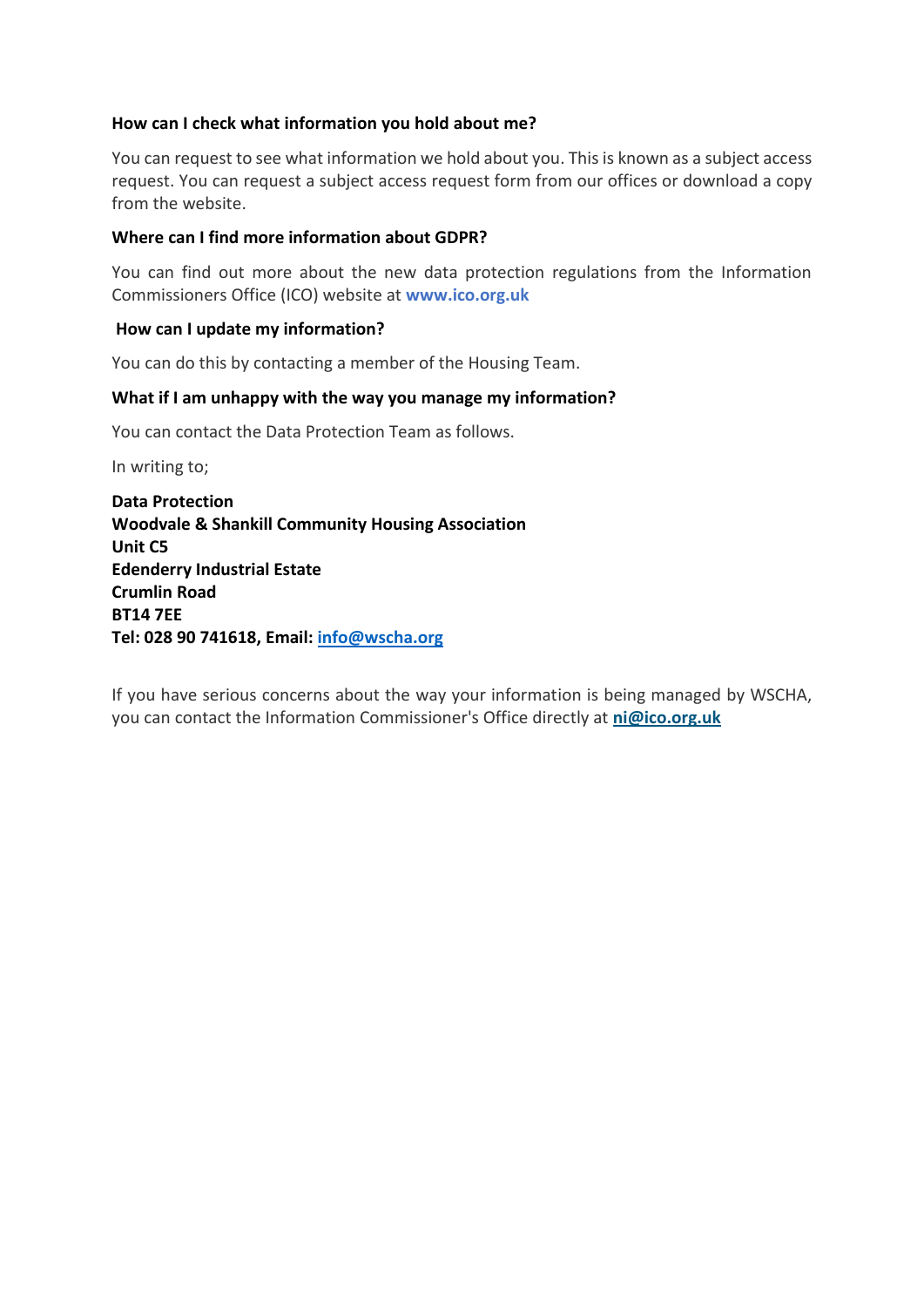This Privacy Notice from Woodvale & Shankill Community Housing Association (WSCHA) tells our customers and service users how we process your personal data in accordance with our legal obligations under the Data Protection Act (DPA) and the EU General Data Protection Regulation (GDPR).

WSCHA is committed to building trust and confidence in our ability to keep your information secure and this Notice explains how we do this.

### **Customer Privacy Notice**

WSCHA provides for, upgrades and maintains general family housing needs, sheltered accommodation for the elderly and disabled and special needs accommodation in response to defined and approved complex needs requirements.

We work with a range of organisations, as a necessary part of our work, we gather personal data from the people we provide services to and we take very seriously our commitment to the confidentiality and security of this information.

This Privacy Notice explains the basis and purposes for which we may process personal information and the rights individuals have with respect to this. In the course of our work we collect a person's name, age, address (current and previous), contact details including telephone and email, and national insurance. We may also collect Sensitive Personal Data relating to a person's nationality, ethnicity, religious belief, gender identification, sexual orientation, marital status and disability. We gather information on residential status, employment, housing history, household type, economic status, income details, financial commitments, bank details, allowances, benefits and grants, support being received or required (name of support worker or external agency), unspent criminal convictions and third-party authority / information.

## **Why we gather personal information**

We collect this personal information because it is a necessary part of our function as a housing provider and social landlord. We have a legal basis for this, through consent and for legitimate purposes. When a person first applies for social housing (to NIHE), the 'applicant' provides 'consent' which allows Registered Social Landlords to process personal data in connection with the application and any subsequent tenancy. Our processing of personal data is necessary for our 'Legitimate Interests' in managing a tenancy, and also those of third parties with whom we may share data (only with consent, unless allowed otherwise by law). Third parties include Contractors, NIHE, Political Representatives, Government Departments, Social Services, PSNI, Probation Service, other landlords, Utilities Companies, Courts, Pensions Companies, HMRC, NIFRS, Support agencies and Health services.

## **How and when we gather personal information**

We collect information about current, former and potential tenants, those who live in our properties (which might include family and people associated with the tenancy) and those who access services. We collect personal information when a person applies for a home (this may include information from other landlords, the PSNI, the Probation Service, Support Services, Social Services, and Health Services), when a person signs a tenancy agreement,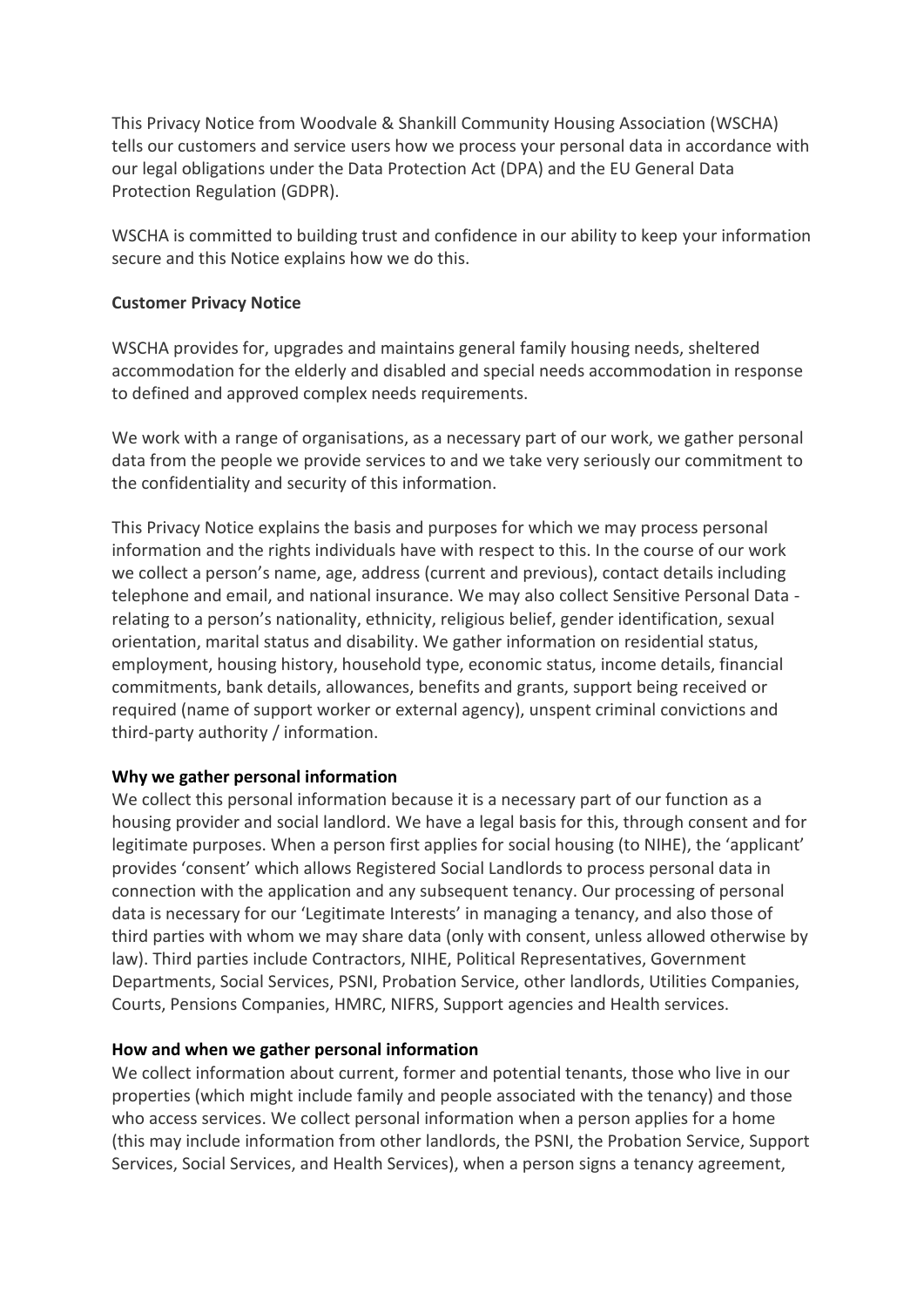when terminating a tenancy, and through ongoing communication during the time a person lives in our properties or uses our services. We do this through telephone calls, text messaging, written communication, website and email contact, advice services, processing CCTV images and at events to promote our work.

### **How we store and use personal information**

All personal and sensitive information we hold, is treated confidentially and in a manner that ensures appropriate security, in line with our Data Protection Policy. All steps will be taken to minimise the possibility of any breach of security - ICT systems and procedures, office security and confidential destruction of all waste paper documents.

Unauthorised use of data is not permitted and staff members are trained and equipped to prevent loss and guard against breach. Information will not be retained any longer than is necessary to fulfil the purpose for which it was gathered, nor will it be transferred outside of the European Union. We use the information that is collected in order to deliver our services: to manage allocations, lettings and tenancies, process rent and service charges, provide a repairs and maintenance service, offer advice, consult and engage with customers on subjects relevant to their tenancy, handle complaints, Anti-Social Behaviour, provide support and additional services including security, health and safety. Any changes will be reflected in updates to this Notice to ensure you are kept informed.

For us to process your personal information we must have a lawful basis for processing for doing so and at least one of the following conditions must apply:

- 1. **Consent** Your consent to us processing your information will be based on a clear indication from you that you are agreeable to us processing your information for a specified and clearly defined reason.
- 2. **Contract** Processing your information is necessary if we have a contract to fulfil with you or if we have to take steps at your request before entering into a contract.
- 3. **Legal Obligation** Processing your information is necessary in order for us to comply with common law (not including contractual obligations) or statutory obligation.
- 4. **Vital Interests** Processing your information is vital in protecting someone's life.
- 5. **Public task** Processing your information is necessary for the Department to perform a task in the public interest or for our official functions, and the task has a clear basis in law.

## **Your Rights & Access to your personal information**

Under GDPR you can find out if we hold any of your personal information (including CCTV images) by completing a Subject Access Request, available in printed format and on our website. If we do hold information about you we will tell you what it is and provide you with a copy of it. You can also be provided with information about the processing (ie the purposes, which categories of data we have and how long we hold it).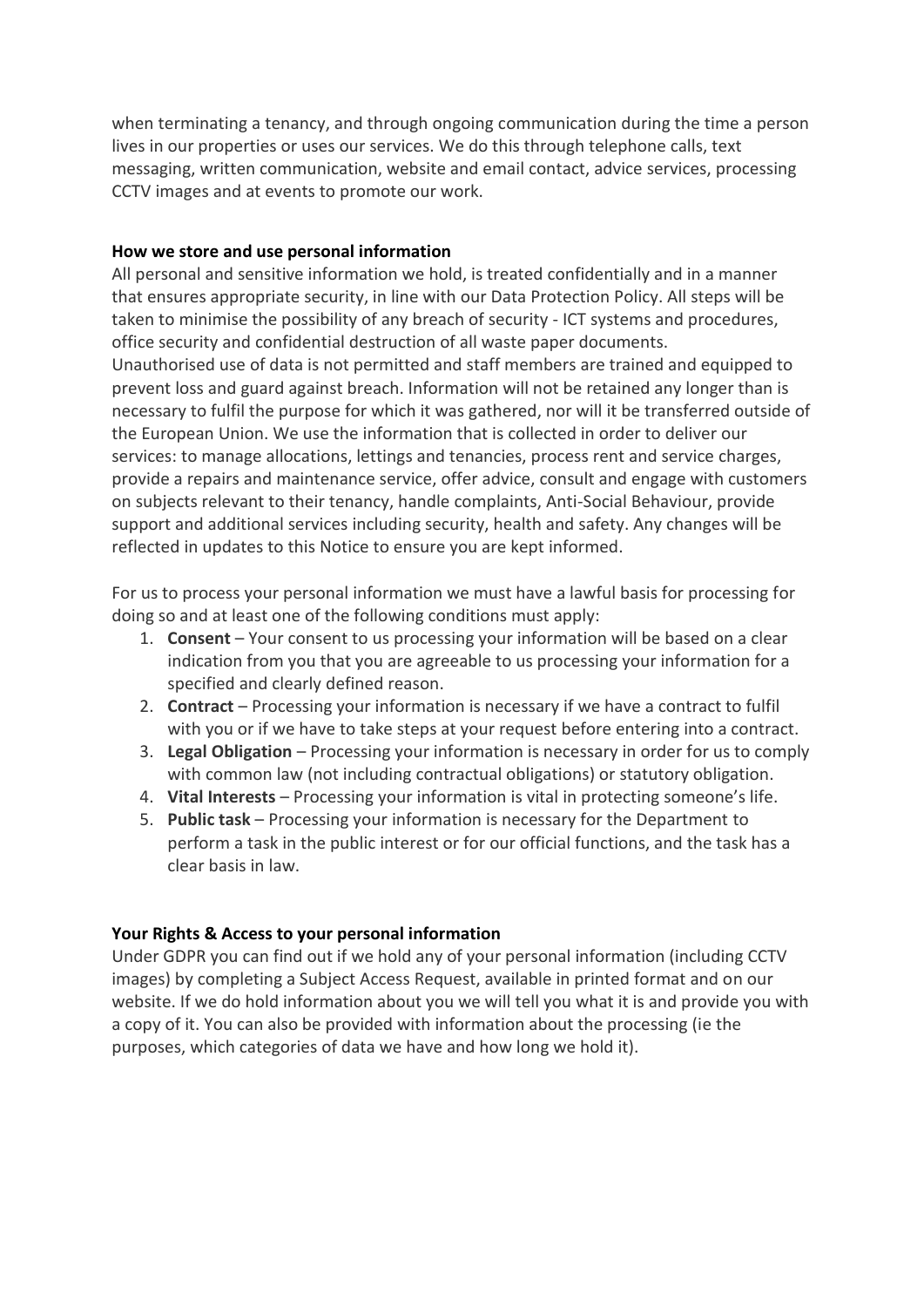### **Making a complaint**

If you have any concerns regarding the security of the information we hold, please let us know immediately. If you wish, you can also raise the matter directly with the Information Commissioner's Office:

## **The Information Commissioner's Office - Northern Ireland**

14 Cromac Place, Gasworks, Ormeau Road, Belfast, BT7 2JB T: 028 9027 8757 E: [ni@ico.org.uk](mailto:ni@ico.org.uk)